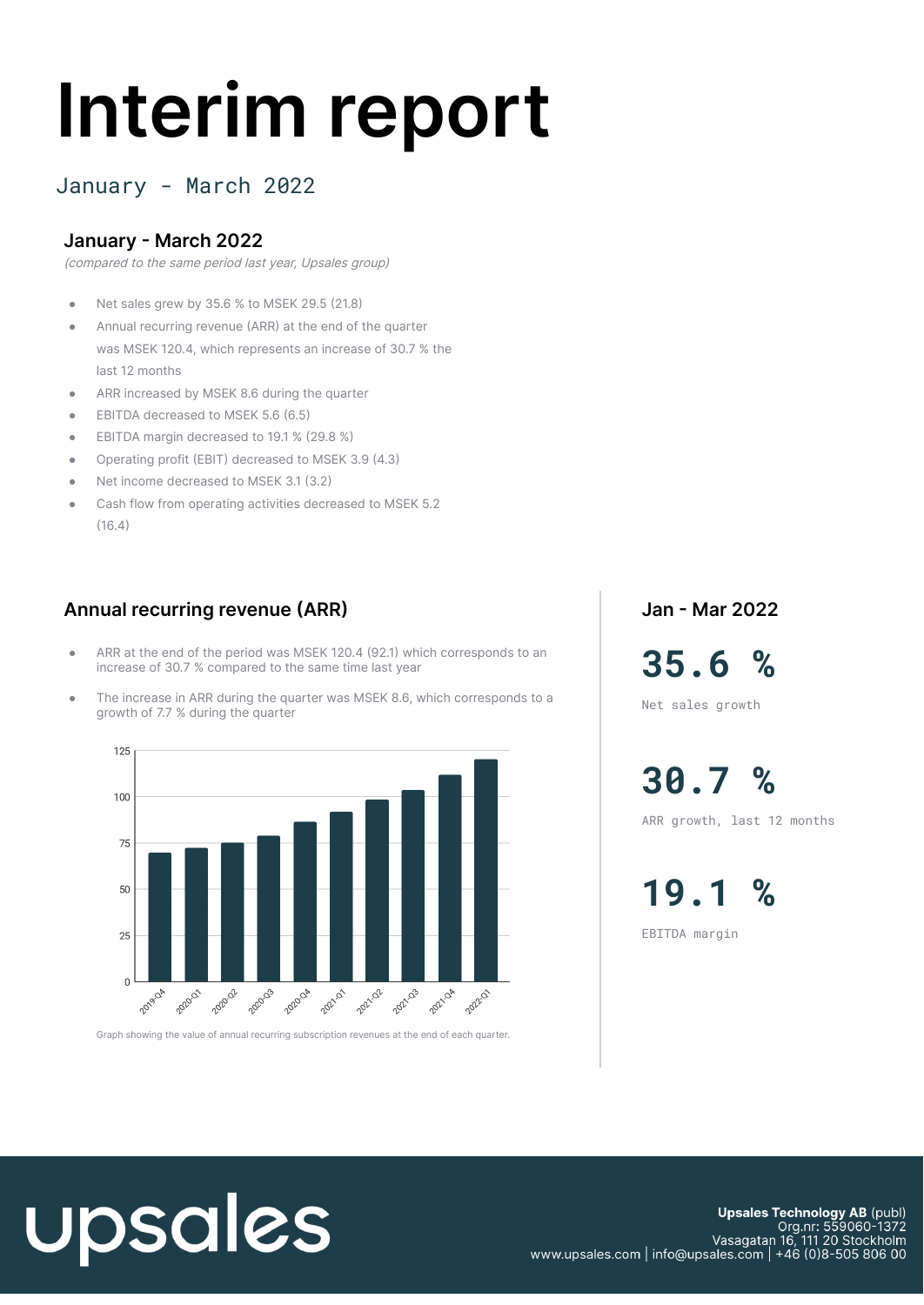#### CEO LETTER

Upsales started the year with continued profitable growth and positive cash flow. Our revenue growth is accelerating, driven by sales efforts and a continuously decreasing churn rate. We are confident that growth will further accelerate in Q2 and the rest of 2022. Despite growth investments, Upsales' free cash flow continues to be strong. Total cash flow was also higher than usual due to our first stock option program reaching maturity.



Our continued focus on customer success is paying

off, through lower churn, increased ACV (average contract value), and strong demand from the existing customers for additional licences and add-ons. At the same time, we continue to add more people to the sales organisation, with the never-ending goal of signing more customers every single quarter. Our efforts in the UK market continue to develop very positively. The investments we've made to adapt the product for the UK market receive great feedback from potential and existing customers.

The goal with everything we do is to be the best B2B sales platform for ambitious and fast-growing companies. We continue to research how the best sales organisations grow revenues to identify best practices that we incorporate into our product.

We released many exciting features during Q1. The marketing analytics in Upsales has a major upgrade. With full-funnel reports, sales leaders are able to better understand how their marketing investments turn into actual revenue. Another highly appreciated and new feature is identifying upsell opportunities from existing customers quickly. Sales leaders can now visualise their customer base and identify opportunities to grow existing accounts by connecting their ERP to Upsales and using that data to find new opportunities. Finally, users are now able to work more effectively, thanks to numerous workflow improvements in the day-to-day work of sales reps.

Apart from the financial developments, we continue to see positive trends in operational KPIs like NPS and customer satisfaction, which facilitate future growth. An essential part of our strategy - and our culture - is to have extremely satisfied customers. Innovation, together with an obsession over customer success is our proven recipe for staying competitive and accelerating growth.

Daniel Wikberg Founder & CEO



Upsales Technology AB (publ) Org nr: 559060-1372

Interim report January-March 2022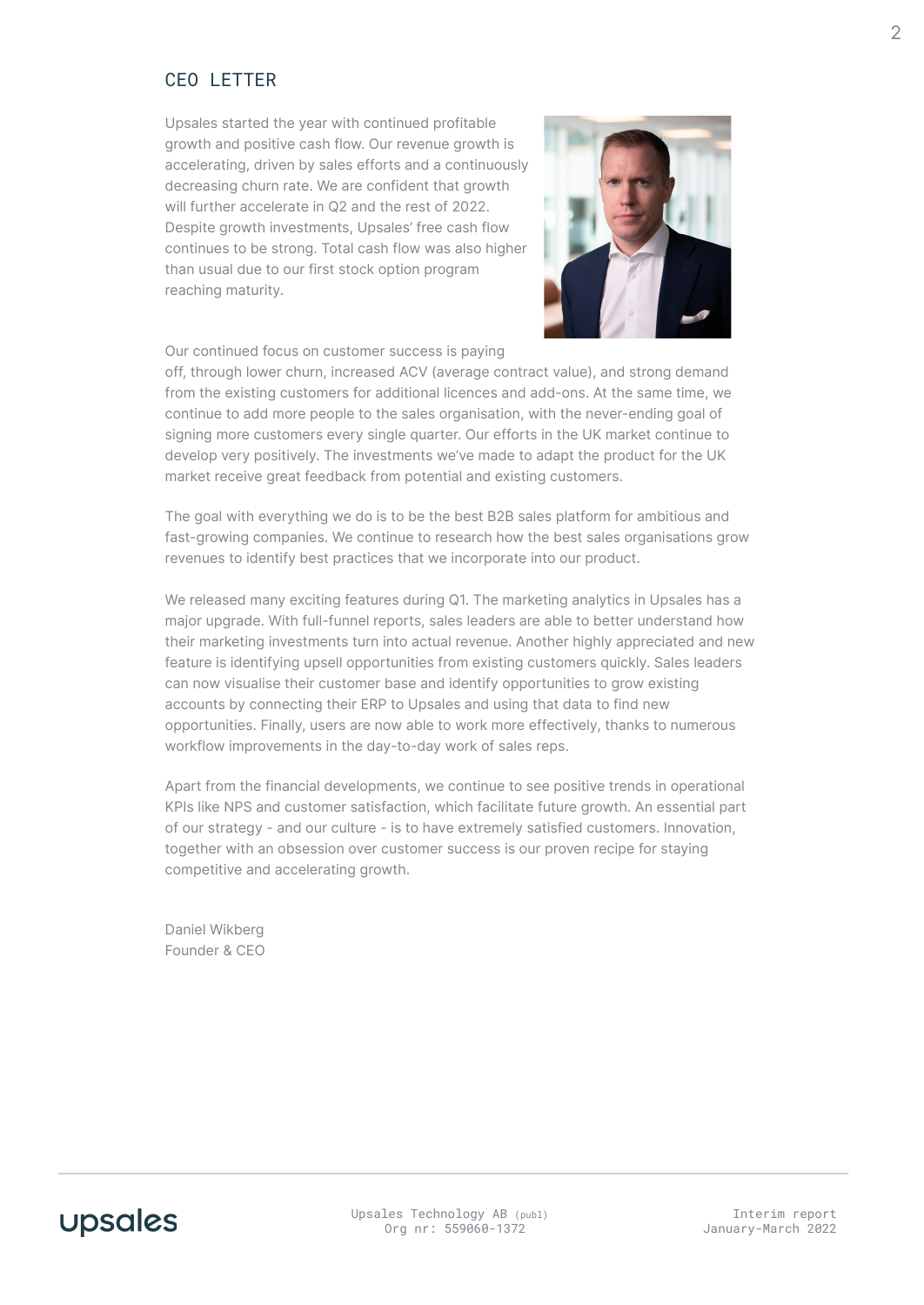#### **The Upsales group**

All comparative figures refer to the Upsales group. The parent company's operations are focused on group-wide management whilst the operations are conducted in the wholly owned subsidiary Upsales Nordic AB.

# **January - March 2022**

#### **Annual recurring revenue (ARR)**

Annual recurring revenue at the end of the first quarter amounted to MSEK 120.4 (92.1). This is an increase of 30.7 % compared to the same period last year.

#### **Net sales**

The Upsales group's net sales during the period amounted to MSEK 29.5 (21.8), which corresponds to a 35.6 % increase compared to the same period last year.

#### **Profit**

- EBITDA during the period amounted to MSEK 5.6 (6.5).
- EBIT during the period amounted to MSEK 3.9 (4.3).
- Profit before tax amounted to MSEK 3.9 (4.3) and net income amounted to MSEK 3.1 (3.2).

#### **Cash flow and investments**

Cash flow from operating activities during the period amounted to MSEK 5.2 (16.4). Investments in tangible assets during the period amounted to MSEK 1.6 (0.4). Investments in intangible assets amounted to MSEK 2.2 (1.9). Investments in intangible assets consist of capitalised development costs.

Depreciation of tangible and intangible assets during the period amounted to MSEK 1.7.

#### **Liquidity and financial position**

Net cash as of 31 March 2022 amounted to MSEK 75.8 (49.5). Total equity at the end of the period amounted to MSEK 49.8 (30.4).

#### **Employees**

The number of employees in the Upsales group at the end of the period was 66 (67).

#### **Annual general meeting**

The annual general meeting for the financial year 2021 will be held on 4 May 2022 at 17:30 in the company's premises at Vasagatan 16 in Stockholm.

#### **Warrant-based incentive programs**

The annual general meeting on 5 May 2021 decided on a warrant-based incentive program aimed at members of the Upsales group's management team and other key personnel. According to the program, a maximum of 330,000 warrants can be issued and transferred to participants in the program, implying a dilution of approximately 2.0 percent. The annual general meeting on 14 May 2020, decided on a warrant-based incentive program "2020/2023", where the total maximum dilution due to the incentive program amounts to 0.9 percent.

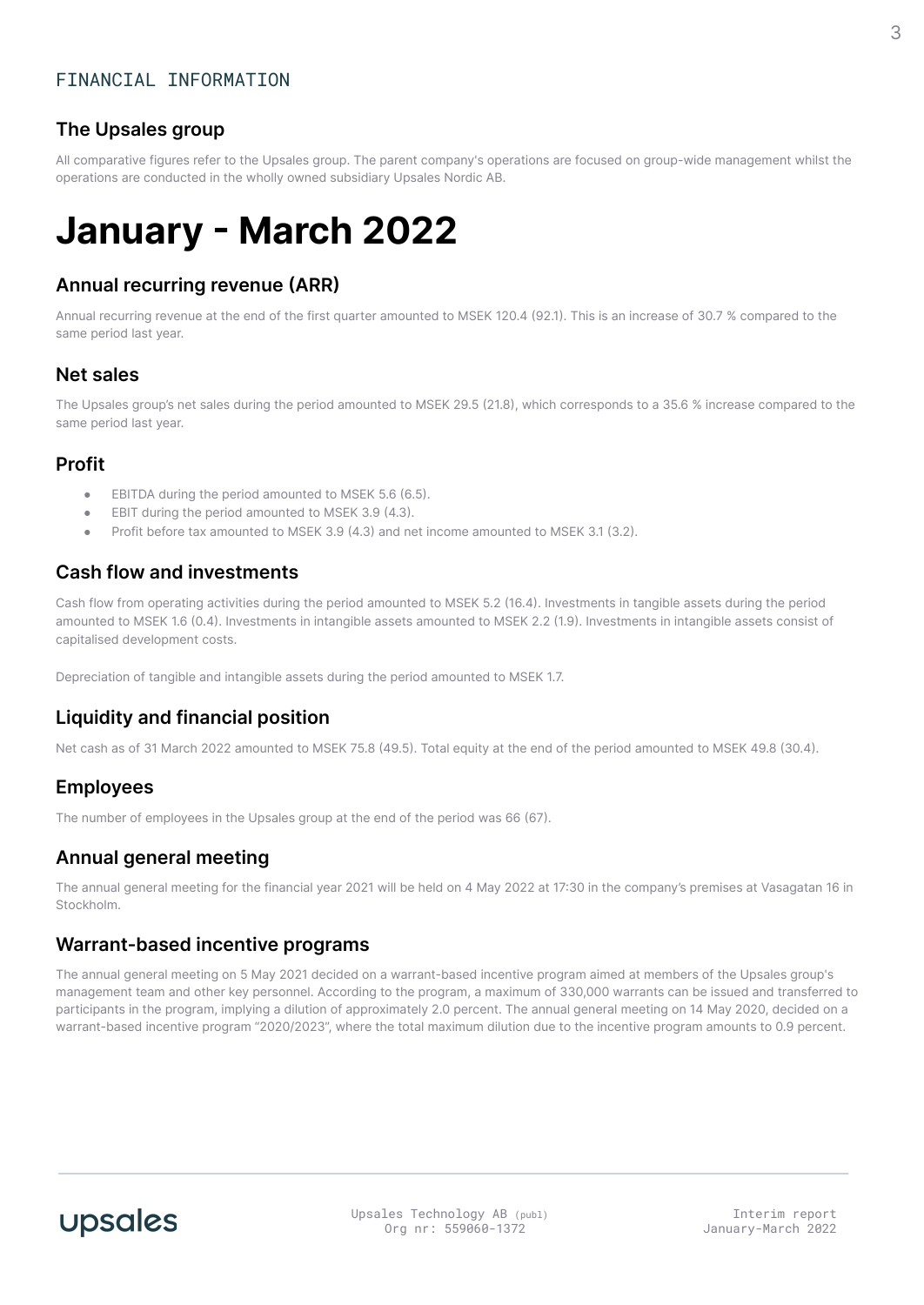#### FINANCIAL INFORMATION

#### **The share**

Upsales group's shares are listed on Nasdaq First North Growth Market since 24 April 2019. Companies listed on Nasdaq First North are required to have a Certified Adviser, which is, among other things, responsible for supervision and compliance. Upsales group's Certified Adviser is Erik Penser Bank AB. The share is traded under the trading symbol UPSALE and has the ISIN code: SE0011985514.

#### **Accounting standard**

The Upsales group and the parent company apply The Swedish Accounting Standards Board's BFNAR 2012:1 (K3), Årsredovisning och koncernredovisning.

#### **Significant events during the quarter**

**Dividend:** Upsales' board of directors decided on 15 February to propose to the annual general meeting on 4 May 2022 an extra dividend of SEK 1 per share in addition to the ordinary dividend of 1 SEK per share in accordance with the company's dividend policy.

#### **Significant events after the quarter**

No significant events have occurred after the end of the reporting period.

#### **Auditor**

Upsales group's auditor is Johan Grudet, certified auditor at Grant Thornton Sweden AB. This report has not been subject to review.

#### **Disclosure of report**

This report was submitted for publication on 27 April 2022 at 08:30. The report was published on the Upsales website at the same time.

#### **Financial calendar**

Annual general meeting 2021: 4 May 2022 Interim report Q2 2022: 27 July 2022

Interim report Q3 2022: 26 October 2022

#### **For more information contact:**

**Elin Lundström** Chief Financial Officer

08-505 806 00 ir@upsales.com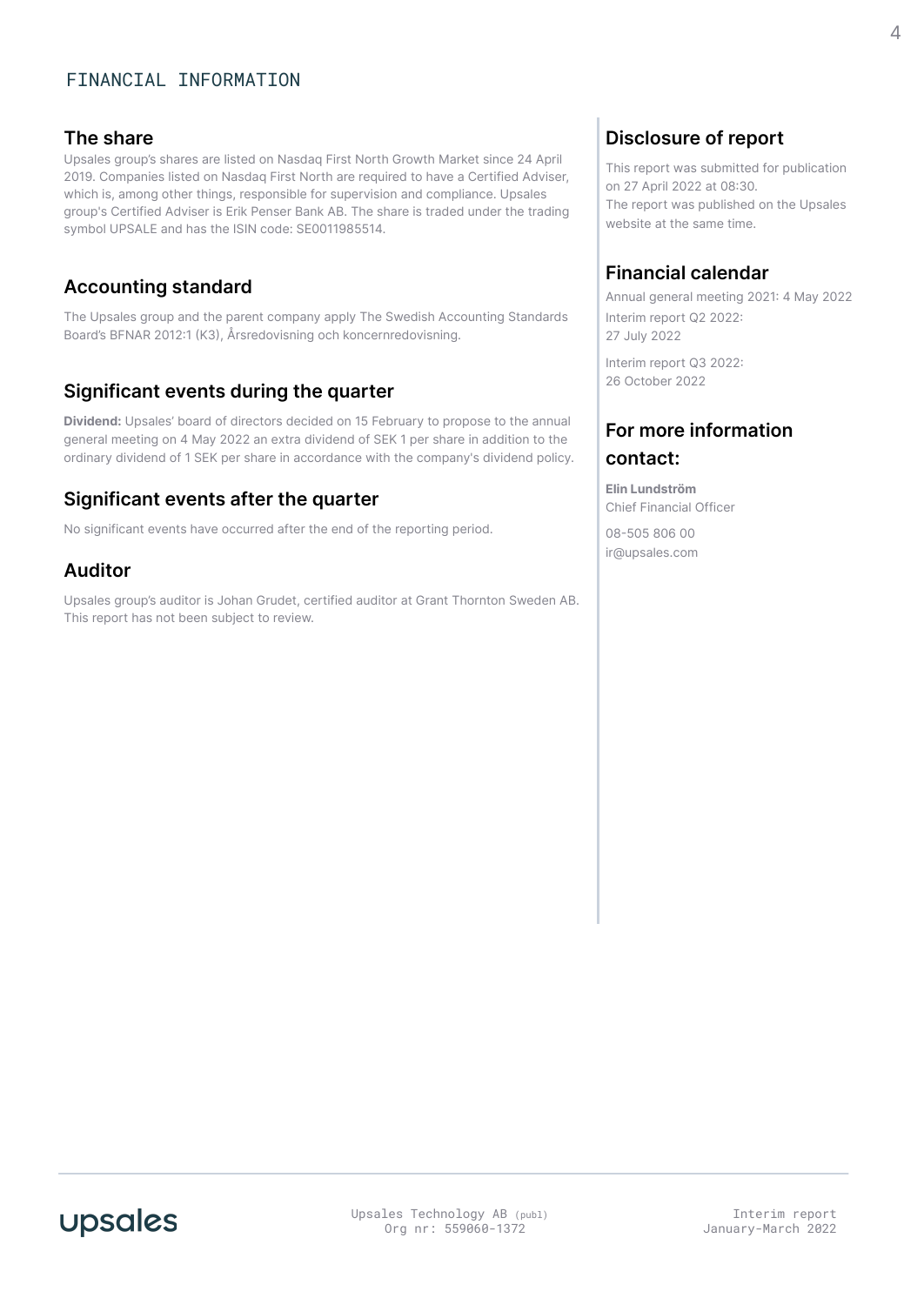### **Income Statement**

| Amount in KSEK                                                   | <b>Jan-Mar 2022</b> | Jan-Mar 2021 | <b>Jan-Dec 2021</b> |
|------------------------------------------------------------------|---------------------|--------------|---------------------|
| Operating income                                                 |                     |              |                     |
| Net sales                                                        | 29,507              | 21,768       | 93,135              |
| Capitalised development costs                                    | 1,953               | 1,772        | 7,570               |
| Other operating income                                           | 231                 | 20           | $\circ$             |
| <b>Total operating income</b>                                    | 31,691              | 23,560       | 100,705             |
| <b>Operating expenses</b>                                        |                     |              |                     |
| Other external expenses                                          | $-12,345$           | $-5,876$     | $-31,738$           |
| Personnel costs                                                  | $-13,724$           | $-11,200$    | $-49,146$           |
| Depreciation and impairment of tangible<br>and intangible assets | $-1,734$            | $-2,223$     | $-7,222$            |
| Other operating expenses                                         | $\mathbf{2}$        | 0            | $-28$               |
| <b>Total operating expenses</b>                                  | $-27,800$           | $-19,299$    | $-88,134$           |
|                                                                  |                     |              |                     |
| <b>Operating profit (EBIT)</b>                                   | 3,891               | 4,261        | 12,572              |
|                                                                  |                     |              |                     |
| <b>Financial items</b>                                           |                     |              |                     |
| Financial income                                                 | 28                  | 18           | 40                  |
| Financial expenses                                               | 0                   | -10          | -6                  |
| <b>Total financial items</b>                                     | 27                  | 8            | 34                  |
|                                                                  |                     |              |                     |
| <b>Profit before tax</b>                                         | 3,919               | 4,269        | 12,606              |
|                                                                  |                     |              |                     |
| Income tax                                                       | $-856$              | $-1,033$     | $-2,887$            |
| <b>Net income</b>                                                | 3,063               | 3,236        | 9,718               |
|                                                                  |                     |              |                     |
|                                                                  |                     |              |                     |
| Earnings per share, SEK                                          | 0.18                | 0.19         | 0.58                |
| Earnings per share after dilution, SEK                           | 0.18                | 0.19         | 0.57                |
| Average number of shares                                         | 16,630,338          | 16,628,000   | 16,628,000          |
| Number of shares at the end of the period                        | 16,838,375          | 16,628,000   | 16,628,000          |



Interim report January-March 2022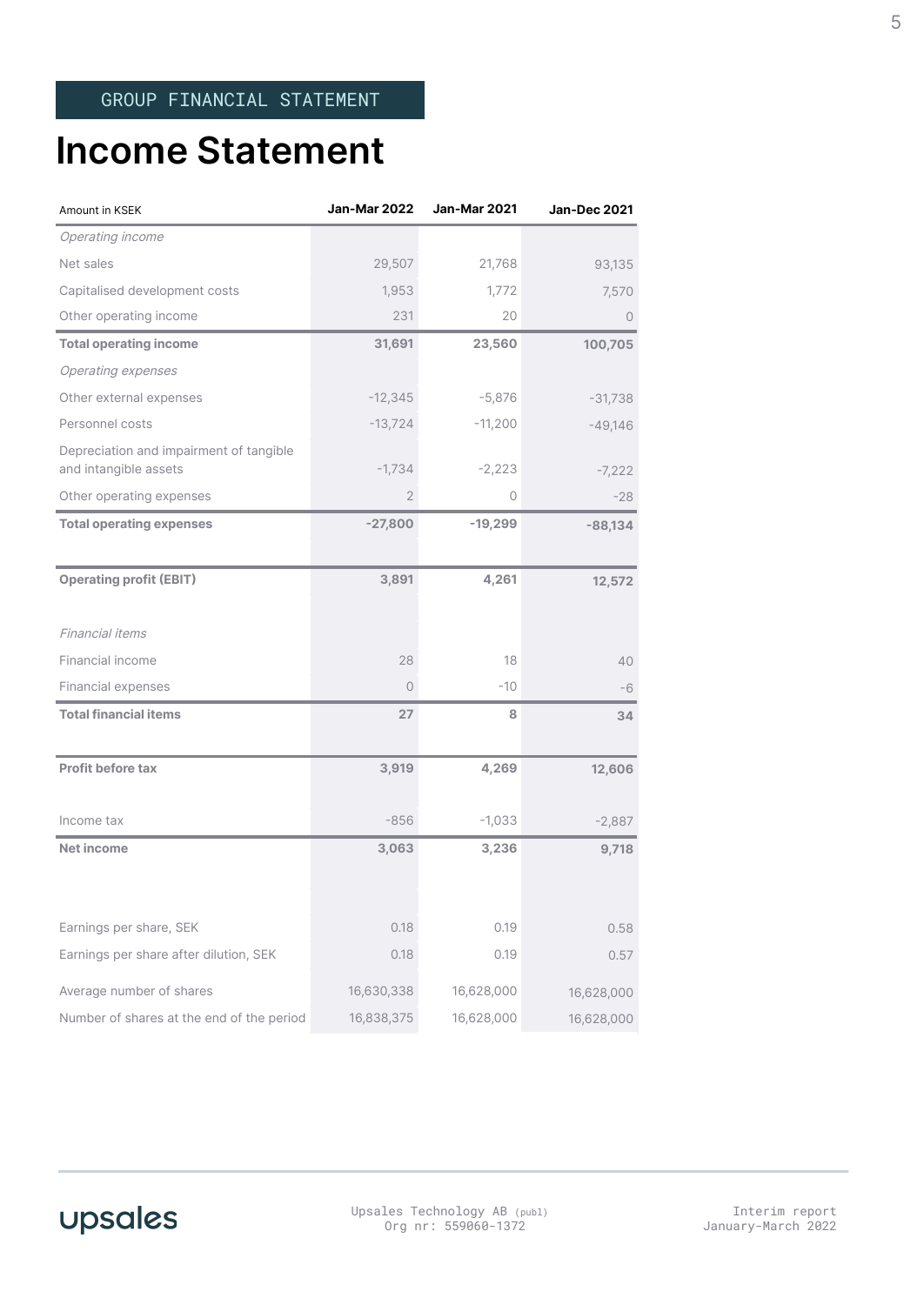### **Balance Sheet**

| Amount in KSEK                      | 31 March 2022       | 31 March 2021 | 31 December 2021 |
|-------------------------------------|---------------------|---------------|------------------|
| <b>ASSETS</b>                       |                     |               |                  |
| Non-current assets                  |                     |               |                  |
| Capitalised development costs       | 18,213              | 15,340        | 17,409           |
| Goodwill                            | $\circ$             | 284           | $\circ$          |
| Tangible assets                     | 5,098               | 1,626         | 3,856            |
| Deferred tax assets                 | 102                 | 91            | $\circ$          |
| Other long-term receivables         | 710                 | 0             | 710              |
| <b>Total non-current assets</b>     | 24,123              | 17,340        | 21,975           |
| Current assets                      |                     |               |                  |
| Accounts receivables                | 15,896              | 11,964        | 22,095           |
| Current tax claim                   | 16                  | 2             | 12               |
| Other current receivables           | 50                  | 99            | 32               |
| Prepaid expenses and accrued income | 5,992               | 2,722         | 5,317            |
| Cash and cash equivalents           | 75,759              | 49,469        | 66,362           |
| <b>Total current assets</b>         | 97,713              | 64,255        | 93,818           |
| <b>TOTAL ASSETS</b>                 | 121,836             | 81,595        | 115,793          |
| EQUITY AND LIABILITIES              |                     |               |                  |
| Equity                              | 49,773              | 30,406        | 38,675           |
| Non-current liabilities             |                     |               |                  |
| Interest-bearing liabilities        | $\circlearrowright$ | 0             | $\circ$          |
| <b>Non-current liabilities</b>      | $\mathbf 0$         | $\mathbf 0$   | $\overline{O}$   |
| <b>Current liabilities</b>          |                     |               |                  |
| Interest-bearing liabilities        | $\circ$             | 0             | $\circ$          |
| Accounts payable                    | 2,678               | 1,850         | 11,488           |
| Income tax liabilities              | 3,582               | 2,302         | 4,017            |
| Other current liabilities           | 3,882               | 3,585         | 5,446            |
| Accrued expenses and prepaid income | 61,922              | 43,452        | 56,166           |
| <b>Total current liabilities</b>    | 72,063              | 51,189        | 77,118           |
| <b>Total liabilities</b>            | 72,063              | 51,189        | 77,118           |
| <b>TOTAL EQUITY AND LIABILITIES</b> | 121,836             | 81,595        | 115,793          |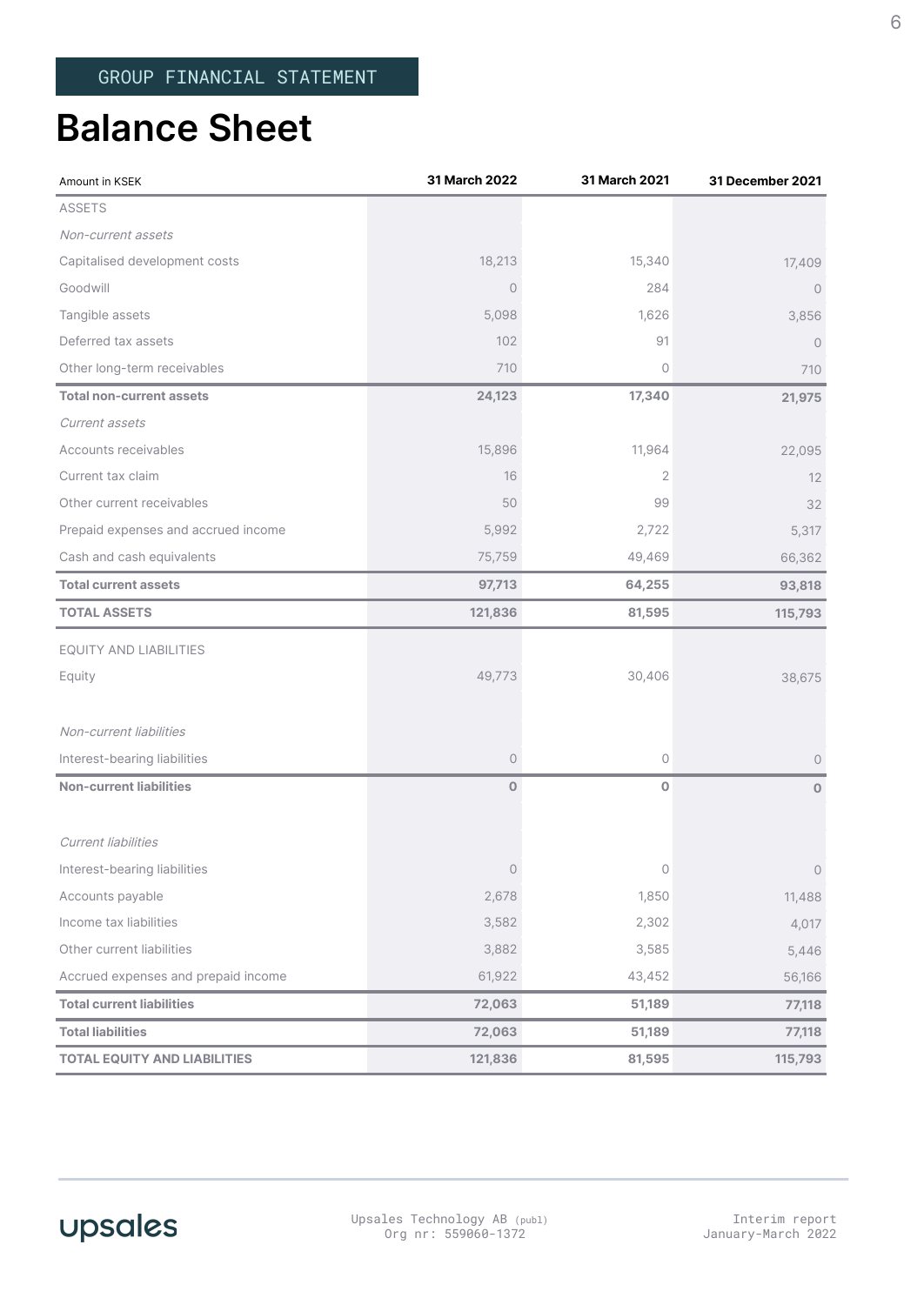# **Changes in Equity**

| Amount in KSEK                           | Jan-Mar 2022 | <b>Jan-Mar 2021</b> | <b>Jan-Dec 2021</b> |
|------------------------------------------|--------------|---------------------|---------------------|
| Opening balance                          | 38,675       | 27,162              | 27,162              |
| Issued shares                            | 7,994        | $\circ$             | $\circ$             |
| Issued warrants                          | 0            | $\bigcap$           | 1,811               |
| Foreign currency translation differences | 41           | 8                   | $-17$               |
| Net income                               | 3,063        | 3,236               | 9,718               |
| Closing balance                          | 49,773       | 30,406              | 38,675              |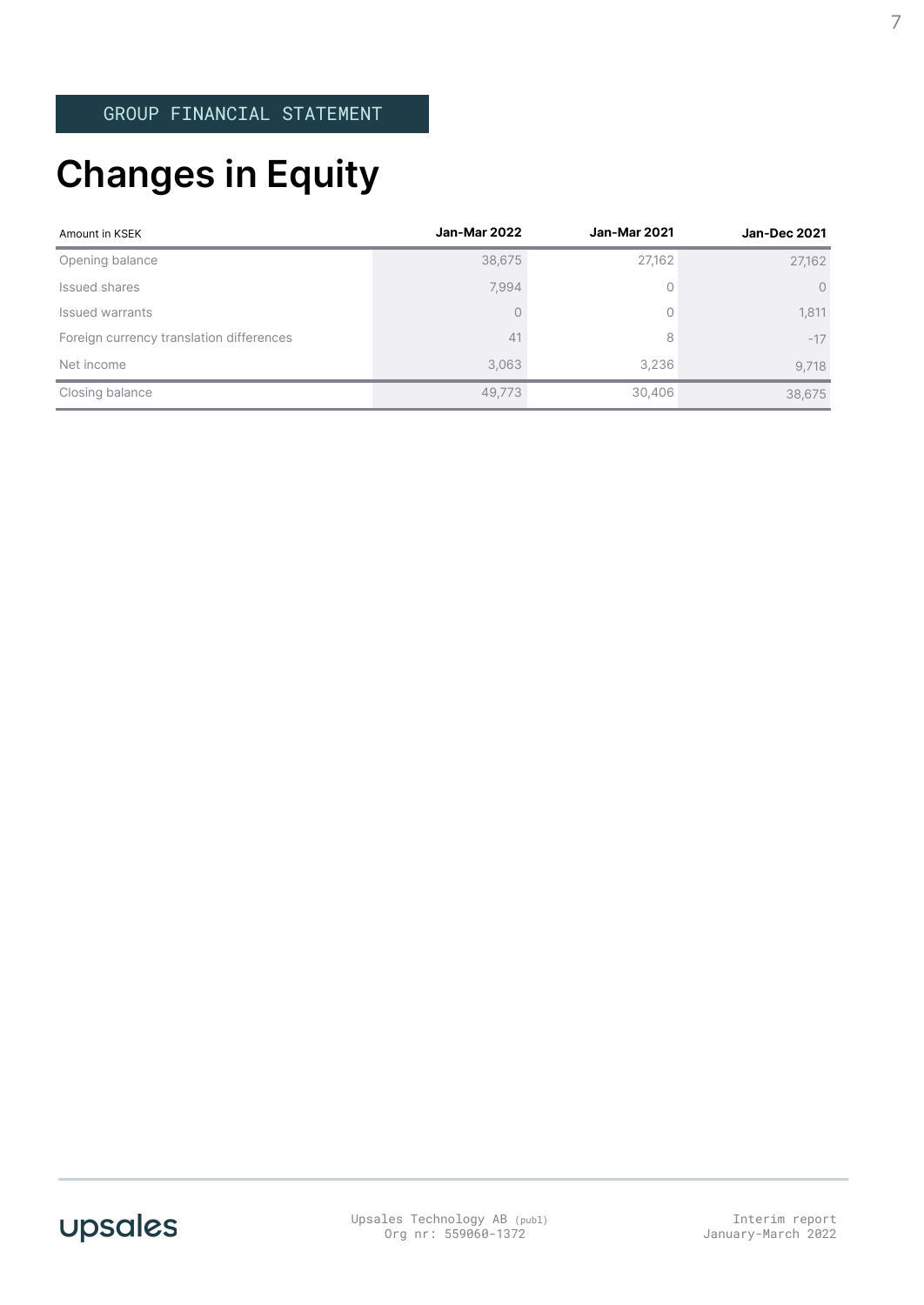## **Cash Flow**

| Amount in KSEK                                                           | Jan-Mar 2022 | Jan-Mar 2021   | <b>Jan-Dec 2021</b> |
|--------------------------------------------------------------------------|--------------|----------------|---------------------|
| Operating activities                                                     |              |                |                     |
| Operating profit                                                         | 3,891        | 4,261          | 12,572              |
| Adjustments for non-cash items                                           | 1,734        | 2,223          | 7,222               |
| Interest received                                                        | 28           | 8              | 40                  |
| Interest paid                                                            | $\circ$      | $\circ$        | -6                  |
| Income tax paid                                                          | $-1,398$     | -37            | -96                 |
| Cash flow from operating activities before changes in working<br>capital | 4,255        | 6,455          | 19,732              |
| Changes in working capital                                               |              |                |                     |
| Changes in current receivables                                           | 5,498        | 6,770          | $-6,688$            |
| Changes in current liabilities                                           | $-4,572$     | 3,135          | 27,324              |
| Total change in working capital                                          | 926          | 9,905          | 20,636              |
| <b>Cash flow from operating activities</b>                               | 5,180        | 16,360         | 40,368              |
| Investing activities                                                     |              |                |                     |
| Investments in intangible assets                                         | $-2,179$     | $-1,889$       | $-8,070$            |
| Investments in tangible assets                                           | $-1,600$     | $-403$         | $-3,237$            |
| Investments in lease contracts                                           | 0            | $\circledcirc$ | 89                  |
| <b>Cash flow from investing activities</b>                               | $-3,779$     | $-2,292$       | $-11,218$           |
| Financing activities                                                     |              |                |                     |
| Issued shares                                                            | 7,994        | 0              | $\circ$             |
| <b>Issued warrants</b>                                                   | 0            | 0              | 1,811               |
| <b>Cash flow from financing activities</b>                               | 7,994        | 0              | 1,811               |
| <b>CASH FLOW FOR THE PERIOD</b>                                          | 9,396        | 14,068         | 30,961              |
| Cash and cash equivalents at the<br>beginning of the period              | 66,362       | 35,396         | 35,396              |
| Exchange rate differences in cash and cash equivalents                   | $\mathbf{2}$ | 5              | 5                   |
| Cash and cash equivalents at the end of the period                       | 75,759       | 49,469         | 66,362              |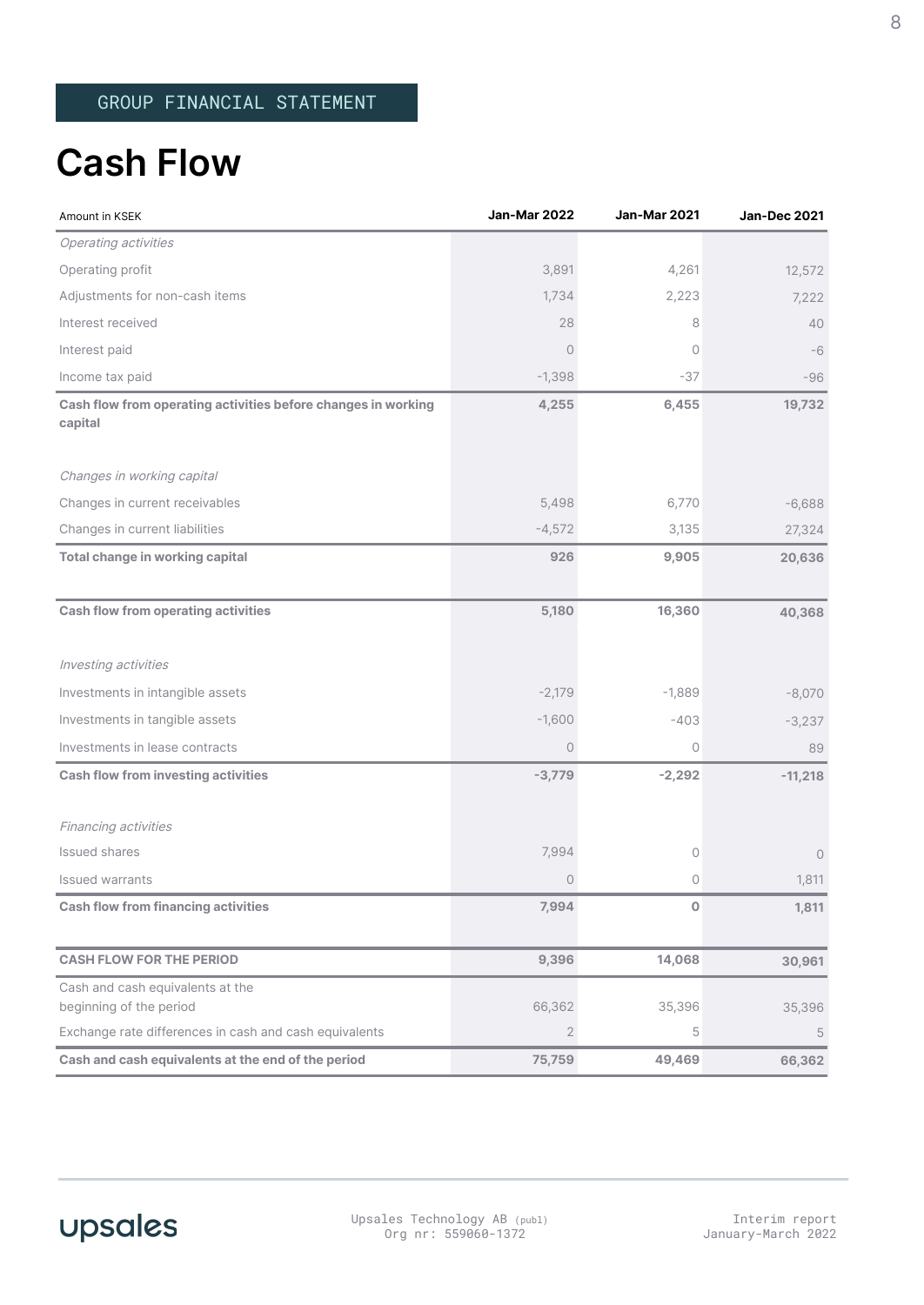# **KPI summary**

| Amount in KSEK                              | <b>Jan-Mar 2022</b> | <b>Jan-Mar 2021</b> | <b>Jan-Dec 2021</b> |
|---------------------------------------------|---------------------|---------------------|---------------------|
| Net sales                                   | 29,507              | 21,768              | 93,135              |
| Net sales growth $(\%)$                     | 35.6%               | 15.2%               | 23.8%               |
| Subscription revenue (%) of total net sales | 88.4%               | 88.8%               | 91.5%               |
| Annual recurring revenue (ARR)              | 120,429             | 92,111              | 111,815             |
| ARR change during the period                | 8,614               | 5,704               | 25,408              |
| ARR growth during the period (%)            | 7.7%                | 6.6%                | 29.4%               |
| <b>EBITDA</b>                               | 5,625               | 6,484               | 19,794              |
| EBITDA margin                               | 19.1%               | 29.8%               | 21.3%               |
| <b>EBIT</b>                                 | 3,891               | 4,261               | 12,572              |
| EBIT margin (%)                             | 13.2%               | 19.6%               | 13.5%               |
| Net income                                  | 3,063               | 3,236               | 9,718               |
| Operating cash flow                         | 5,180               | 16,360              | 40,368              |
| Net cash                                    | 75,759              | 49,469              | 66,362              |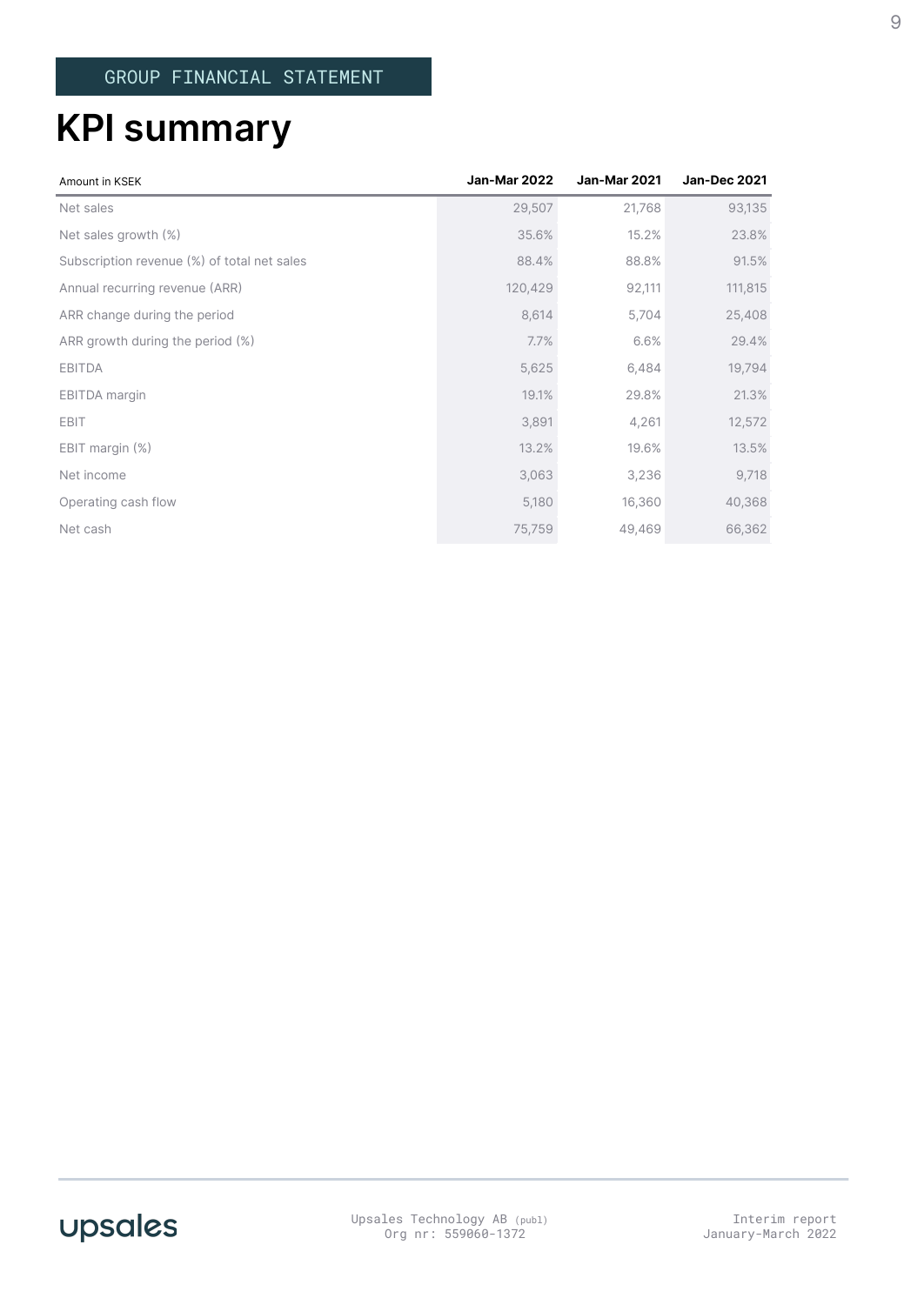## **Income Statement**

| Amount in KSEK                      | <b>Jan-Mar 2022</b> | <b>Jan-Mar 2021</b> | <b>Jan-Dec 2021</b> |
|-------------------------------------|---------------------|---------------------|---------------------|
| Operating income                    |                     |                     |                     |
| Net sales                           | 375                 | 375                 | 1,500               |
| <b>Total operating income</b>       | 375                 | 375                 | 1,500               |
|                                     |                     |                     |                     |
| Operating expenses                  |                     |                     |                     |
| Other external expenses             | $-331$              | $-256$              | $-1,161$            |
| Personnel costs                     | $-555$              | $-559$              | $-2,250$            |
| <b>Total operating expenses</b>     | $-886$              | $-815$              | $-3,411$            |
|                                     |                     |                     |                     |
| <b>Operating profit (EBIT)</b>      | $-511$              | $-440$              | $-1,911$            |
|                                     |                     |                     |                     |
| Financial items                     |                     |                     |                     |
| Financial income                    | 14                  | 0                   | 9                   |
| Financial expenses                  | $\circ$             | 0                   | 0                   |
| <b>Total financial items</b>        | 14                  | $\mathbf 0$         | $\overline{9}$      |
|                                     |                     |                     |                     |
| <b>Profit after financial items</b> | $-497$              | $-440$              | $-1,902$            |
|                                     |                     |                     |                     |
| Received group contributions        | $\circ$             | $\circ$             | 1,902               |
| Profit before tax                   | $-497$              | $-440$              | $\overline{0}$      |
|                                     |                     |                     |                     |
| Income tax                          | 102                 | 91                  | $\circ$             |
| <b>Net income</b>                   | $-395$              | $-349$              | $\Omega$            |

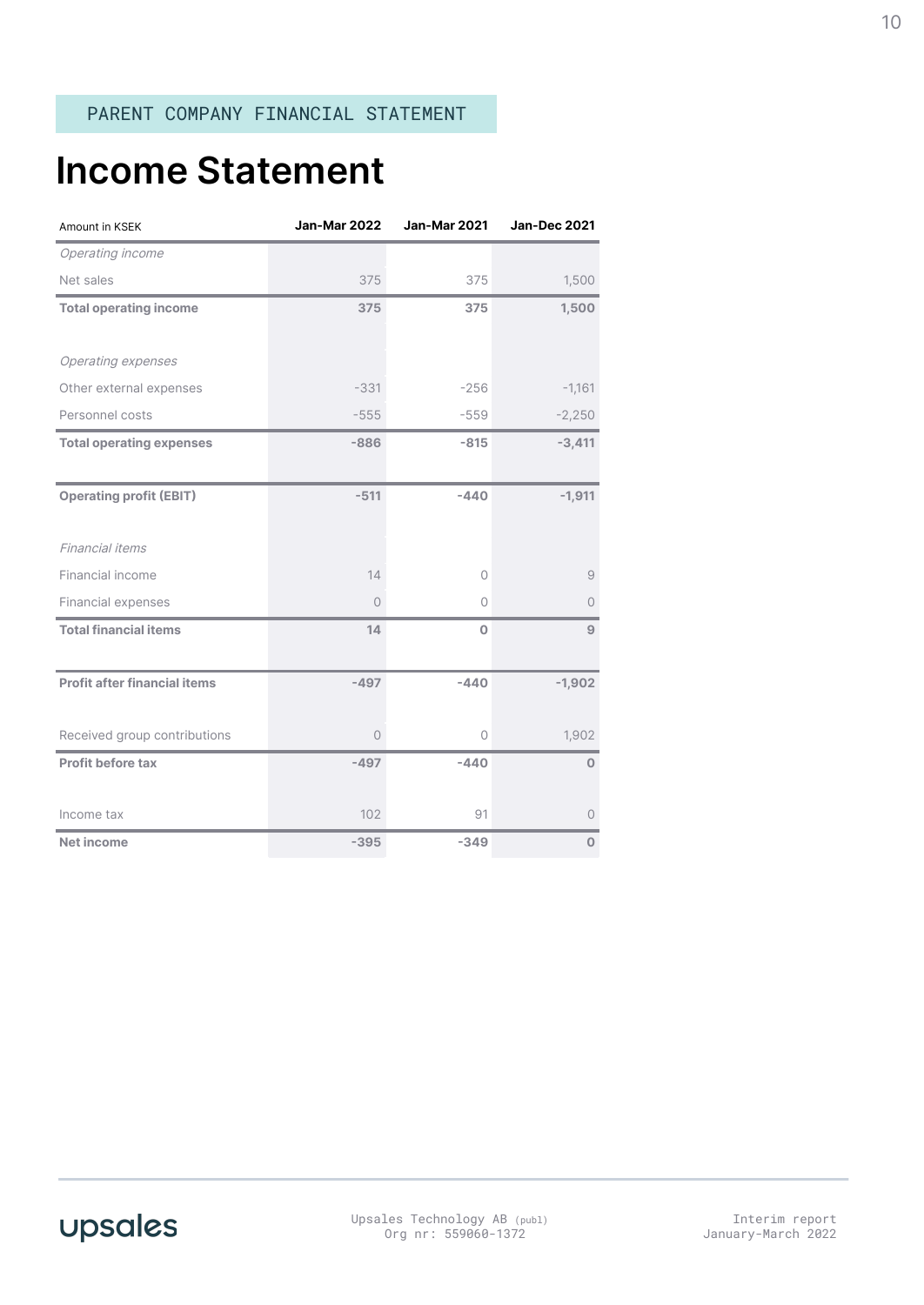# **Balance Sheet**

| Amount in KSEK                      | 31 March 2022       | 31 March 2021  | 31 December 2021 |
|-------------------------------------|---------------------|----------------|------------------|
| <b>ASSETS</b>                       |                     |                |                  |
| Financial assets                    |                     |                |                  |
| Shares in group companies           | 29,232              | 29,232         | 29,232           |
| Deferred tax assets                 | 102                 | 91             | $\circ$          |
| Other long-term receivables         | 710                 | $\circ$        | 710              |
| <b>Total financial assets</b>       | 30,044              | 29,323         | 29,942           |
|                                     |                     |                |                  |
| Current assets                      |                     |                |                  |
| Accounts receivable                 | $\mathbf{1}$        | $\circ$        | 156              |
| Receivables from group companies    | 0                   | 4,376          | 6,268            |
| Current tax claim                   | 16                  | $\overline{2}$ | 12               |
| Other current receivables           | 22                  | 22             | 22               |
| Prepaid expenses and accrued income | 329                 | 165            | 42               |
| Cash and cash equivalents           | 31,939              | 6,092          | 5,679            |
| <b>Total current assets</b>         | 32,307              | 10,658         | 12,180           |
| <b>TOTAL ASSETS</b>                 | 62,351              | 39,981         | 42,122           |
|                                     |                     |                |                  |
| EQUITY AND LIABILITIES              |                     |                |                  |
| Equity                              | 49,115              | 39,355         | 41,515           |
|                                     |                     |                |                  |
| Non-current liabilities             |                     |                |                  |
| Interest-bearing liabilities        | $\mathsf{O}\xspace$ | $\circ$        | $\circ$          |
| <b>Non-current liabilities</b>      | $\mathbf 0$         | $\mathbf 0$    | $\circ$          |
|                                     |                     |                |                  |
| <b>Current liabilities</b>          |                     |                |                  |
| Interest-bearing liabilities        | $\mathsf{O}\xspace$ | $\circ$        | $\bigcirc$       |
| Accounts payable                    | $\mathsf{O}\xspace$ | 5              | 42               |
| Liabilities to group companies      | 12,732              | $\circ$        | $\circ$          |
| Income tax liability                | 18                  | 21             | 31               |
| Other current liabilities           | 43                  | 427            | 139              |
| Accrued expenses and prepaid income | 444                 | 173            | 394              |
| <b>Total current liabilities</b>    | 13,237              | 626            | 606              |
| <b>TOTAL EQUITY AND LIABILITIES</b> | 62,351              | 39,981         | 42,122           |

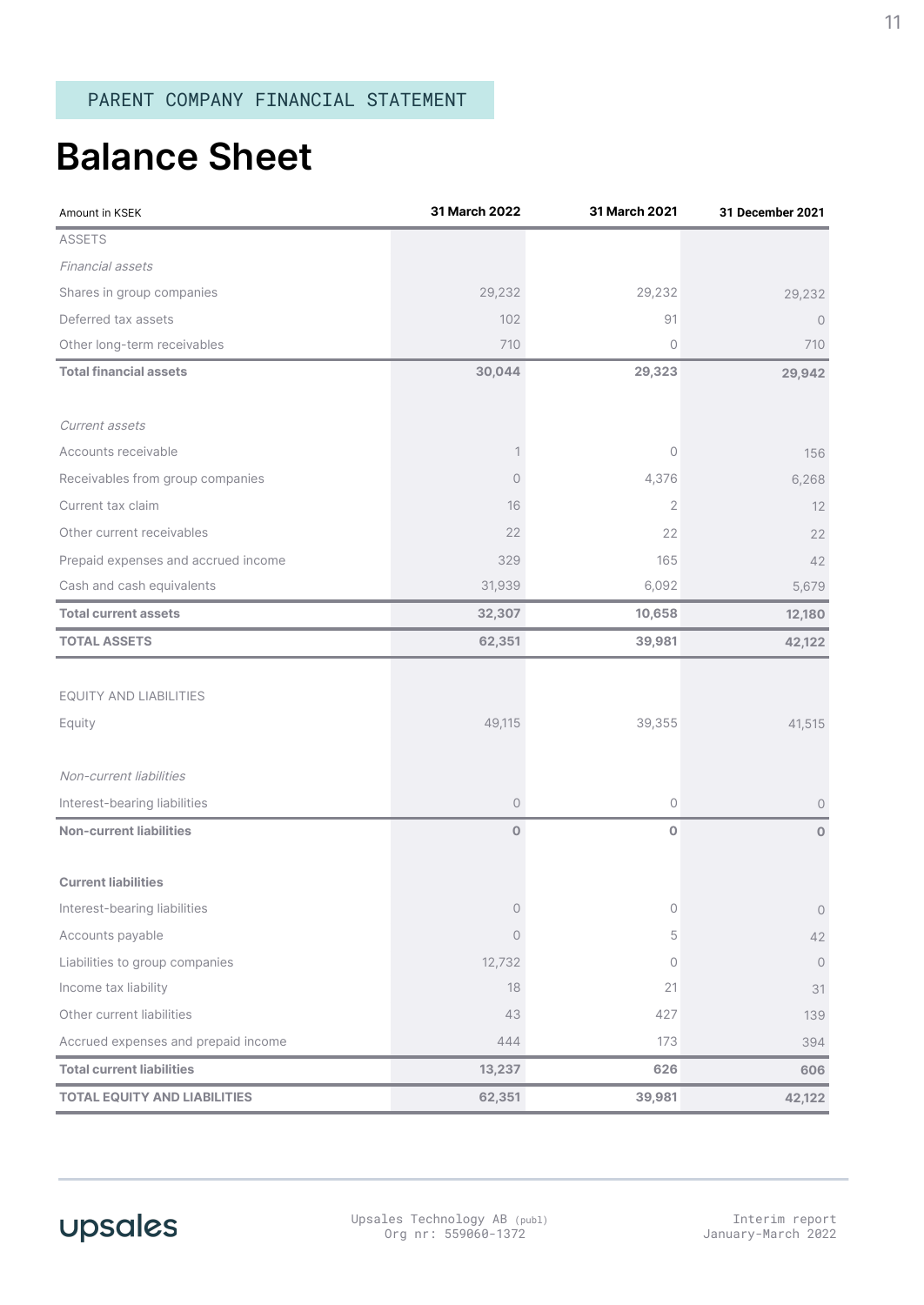# **Change of Equity**

| Amount in KSEK  | Jan-Mar 2022 | <b>Jan-Mar 2021</b> | <b>Jan-Dec 2021</b> |
|-----------------|--------------|---------------------|---------------------|
| Opening balance | 41,515       | 39,704              | 39,704              |
| Issued shares   | 7,994        | 0                   | $\circ$             |
| Issued warrants | 0            | 0                   | 1,811               |
| Net income      | $-394$       | $-349$              | $\Omega$            |
| Closing balance | 49,115       | 39,355              | 41,515              |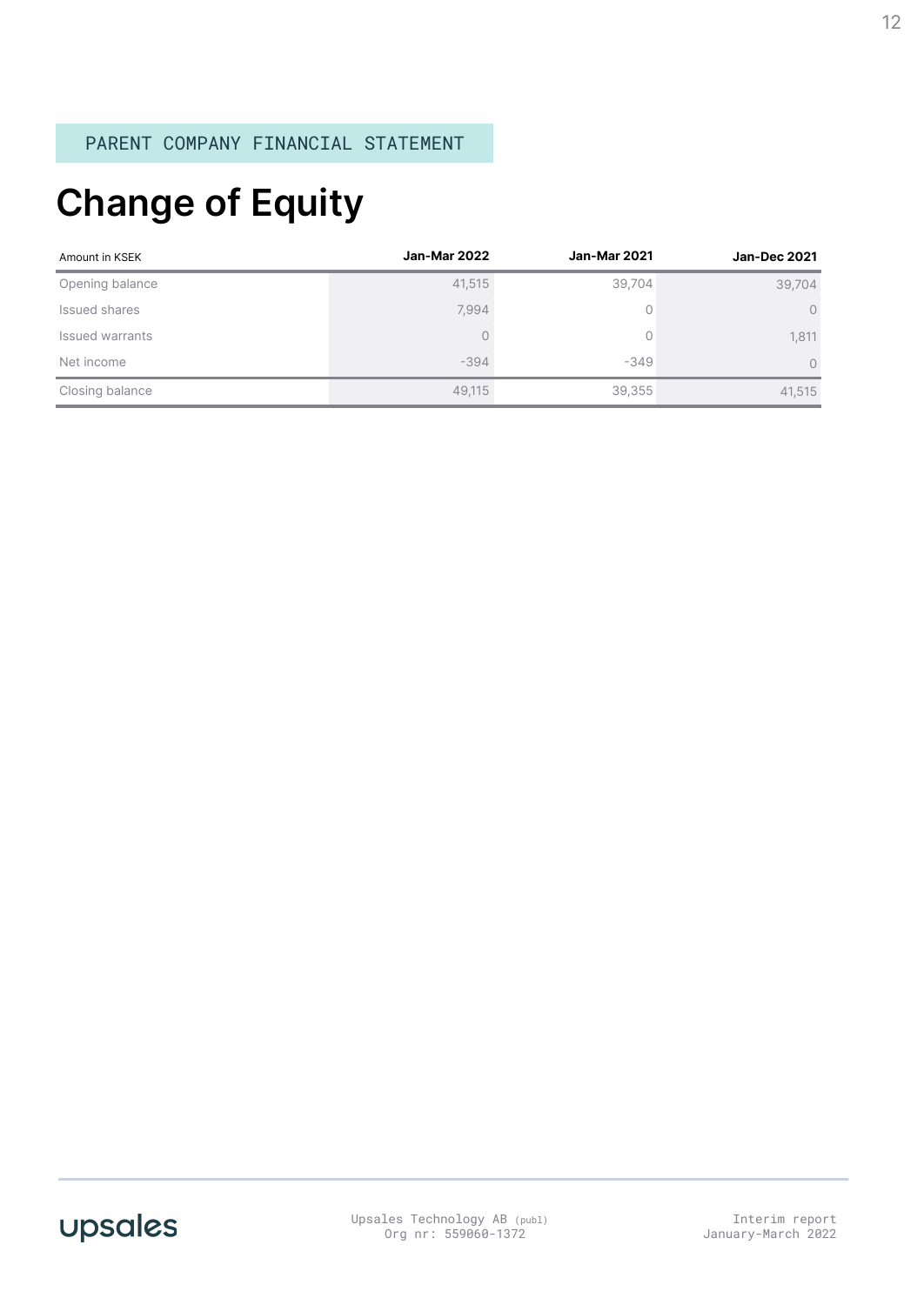### **Cash Flow**

| Amount in KSEK                                                        | <b>Jan-Mar 2022</b> | Jan-Mar 2021 | <b>Jan-Dec 2021</b> |
|-----------------------------------------------------------------------|---------------------|--------------|---------------------|
| Operating activities                                                  |                     |              |                     |
| Operating profit                                                      | $-511$              | $-440$       | $-1,911$            |
| Interest received                                                     | 14                  | $\circ$      | 9                   |
| Income tax paid                                                       | $-18$               | $-10$        | -9                  |
| Cash flow from operating activities before changes in working capital | $-515$              | $-450$       | $-1,912$            |
| Changes in working capital                                            |                     |              |                     |
| Changes in current receivables                                        | 6,136               | 204          | $-528$              |
| Changes in current liabilities                                        | 12,644              | $-21$        | $-51$               |
| <b>Total changes in working capital</b>                               | 18,780              | 183          | $-579$              |
|                                                                       |                     |              |                     |
| <b>Cash flow from operating activities</b>                            | 18,265              | $-267$       | $-2,491$            |
|                                                                       |                     |              |                     |
| Financing activities                                                  |                     |              |                     |
| Issued shares                                                         | 7,994               | $\circ$      | $\circ$             |
| Issued warrants                                                       | $\circ$             | $\circ$      | 1,811               |
| <b>Cash flow from financing activities</b>                            | 7,994               | $\circ$      | 1,811               |
|                                                                       |                     |              |                     |
| <b>CASH FLOW FOR THE PERIOD</b>                                       | 26,259              | $-267$       | $-680$              |
| Cash and cash equivalents at the                                      |                     |              |                     |
| beginning of the period                                               | 5,679               | 6,359        | 6,359               |
| Exchange rate differences in cash and cash equivalents                | 0                   | $\circ$      | $\circ$             |
| Cash and cash equivalents at the<br>end of the period                 | 31,939              | 6,092        | 5,679               |
|                                                                       |                     |              |                     |